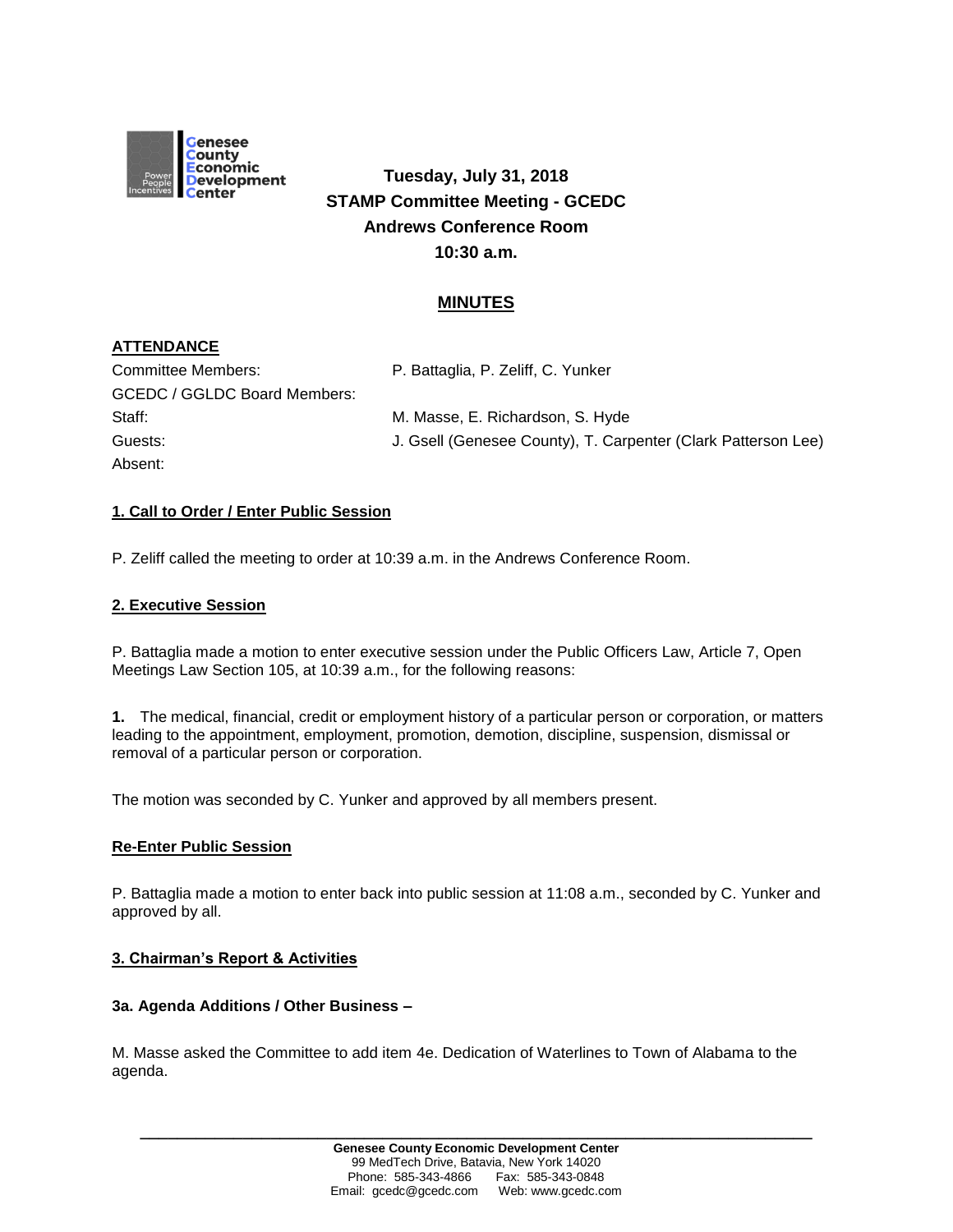**P. Battaglia made a motion to approve adding item 4e to the agenda; the motion was seconded by C. Yunker. Roll call resulted as follows:**

P. Zeliff - Yes

P. Battaglia - Yes

C. Yunker - Yes

**The item was approved as presented.**

**3b. Minutes: July 9, 2018**

**P. Battaglia made a motion to approve the minutes from July 9, 2018; the motion was seconded by C. Yunker. Roll call resulted as follows:**

P. Zeliff - Yes P. Battaglia - Yes C. Yunker - Yes **The item was approved as presented.**

### **4. Discussions / Official Recommendations to the Board:**

**4a. \$33M STAMP Grant Draw Review YTD** – M. Masse reminded the Committee that the imprest account has been set up and on January 12, 2018 Empire State Development (ESD) deposited \$15.1M into the account. The first four Grant Utilization Request Forms (GURF) have been submitted and authorization has been received to release those funds. GURF #5 has been submitted and is awaiting approval.

**4b**. **Development Status Update**- There are three main categories of development levels regarding business parks. They are as follows:

- a. Market Ready The site is ready to market externally to attract projects & private investment.
- b. Shovel Ready Lite The site is more competitive to attract projects & private investment.
- c. Shovel Ready The site is in the most competitive position to attract projects & private investment.

There is a spreadsheet included in the meeting materials that compares the STAMP site development against those categories, so the Committee can see what we have completed and what still needs to be done as well as infrastructure capacities associated with those tasks.

M. Masse thought that this was a good visual representation of the progress to date at the STAMP site.

**4c**. **Clark Patterson Lee Contract – Onsite Sewer Treatment Design –** The GCEDC is currently close to getting the Manufacturing Annex Campus at the STAMP site to a shovel ready status based on the definitions previously reviewed. The proposal is crucial to being able to have a sewer solution ready to go to construction that can be built within 12 months to meet a company's facility construction timeline.

**\_\_\_\_\_\_\_\_\_\_\_\_\_\_\_\_\_\_\_\_\_\_\_\_\_\_\_\_\_\_\_\_\_\_\_\_\_\_\_\_\_\_\_\_\_\_\_\_\_\_\_\_\_\_\_\_\_\_\_\_\_\_\_\_\_\_\_\_\_\_\_\_**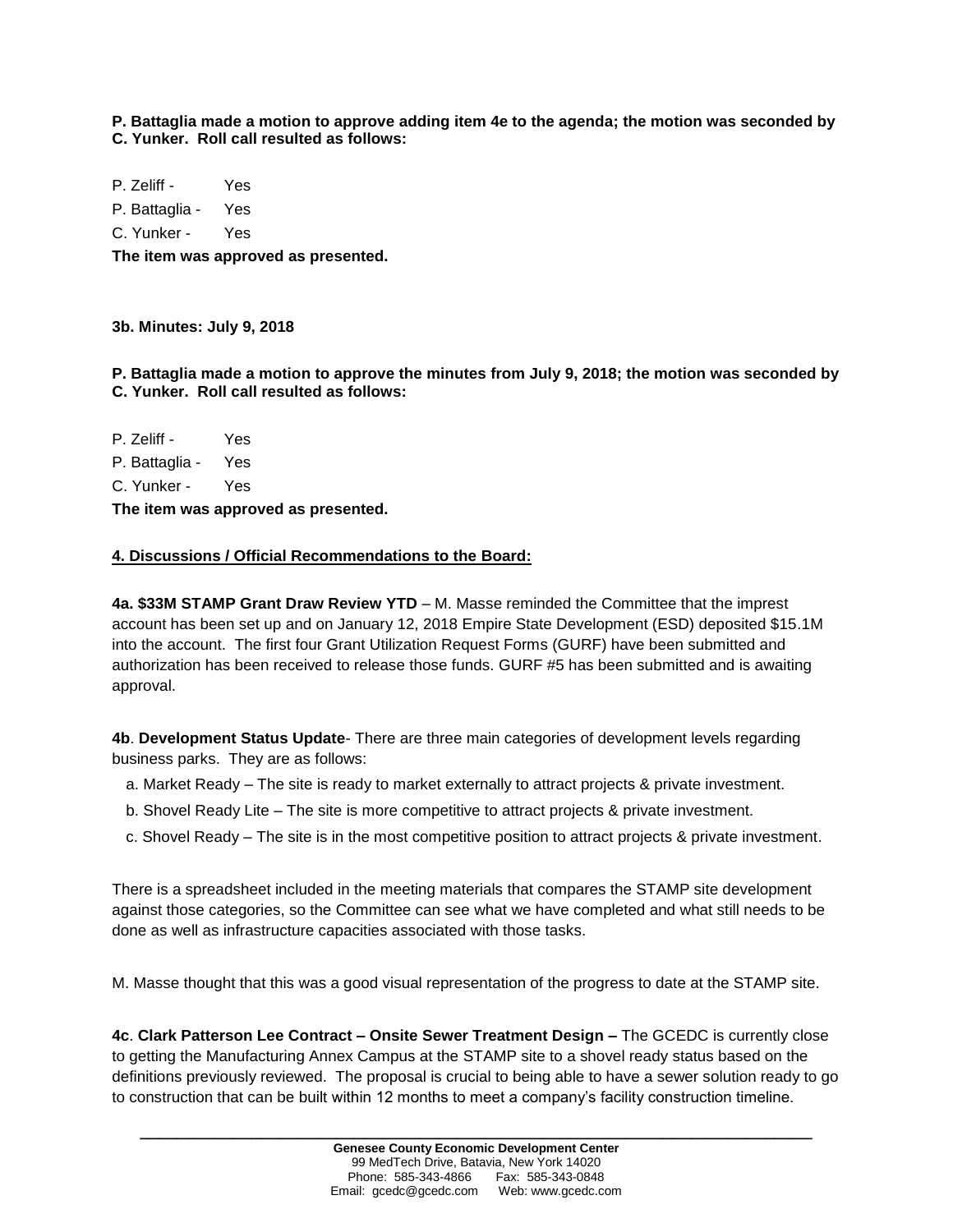M. Masse asked the Committee to recommend a contract with Clark Patterson Lee (CPL), not to exceed \$1,350,000, for Design and Permitting of the STAMP Offsite Wastewater Treatment Facility (WWTF). The contract will be covered by the \$33M ESD grant and is within budget of the sewer force main construction line item.

P. Zeliff shared that in his opinion, considering the size (amount) of this contract, the Agency should get different quotes or go out to bid for these services to ensure that we are getting a competitive price.

C. Yunker asked if it would be worth going out to bid considering the relationship that the Agency already has with CPL. How much work would it take to get another company up to speed and who's job would that be.

T. Carpenter shared that CPL has a lot of intimate knowledge of the STAMP project that would require a lot of M. Masse's time and some details may get missed when getting another company up to speed. T. Carpenter also shared that the Agency's budget allows for 10% of the construction for the WWTF for design and permitting. Most companies would quote around 8% and CPL is currently at 6%. He is confident that he has given a competitive quote for this work. In addition, the subconsultant line item may not be used fully.

P. Battaglia shared that they aren't concerned with the quality of work that CPL is doing. It would be nice to say if anyone asked that, yes, the Agency did go out to bid for these services, and yes, we have a competitive quote.

S. Hyde pointed out that the Committee might want to consider time to market. Does bidding out this type of work, that isn't required by the Agency's procurement policies, slow down our timelines.

M. Masse asked if there was some sort of threshold or contract dollar amount that the Committee would prefer the Agency go out to bid for.

P. Zeliff shared that it would depend on the type of project but thought that \$100K would make sense to him. He finds it interesting that the Agency goes out to bid for mowing contracts that are under \$5,000 but not for a professional service contract that is over \$1M.

**C. Yunker made a motion to recommend approval of a contract with Clark Patterson Lee for Design and Permitting of the STAMP Onsite Wastewater Treatment Facility, not to exceed \$1,350,000; the motion was seconded by P. Battaglia. Roll call resulted as follows:**

- P. Zeliff Yes
- P. Battaglia Yes
- C. Yunker Yes

**The item was approved as presented.**

**\_\_\_\_\_\_\_\_\_\_\_\_\_\_\_\_\_\_\_\_\_\_\_\_\_\_\_\_\_\_\_\_\_\_\_\_\_\_\_\_\_\_\_\_\_\_\_\_\_\_\_\_\_\_\_\_\_\_\_\_\_\_\_\_\_\_\_\_\_\_\_\_**